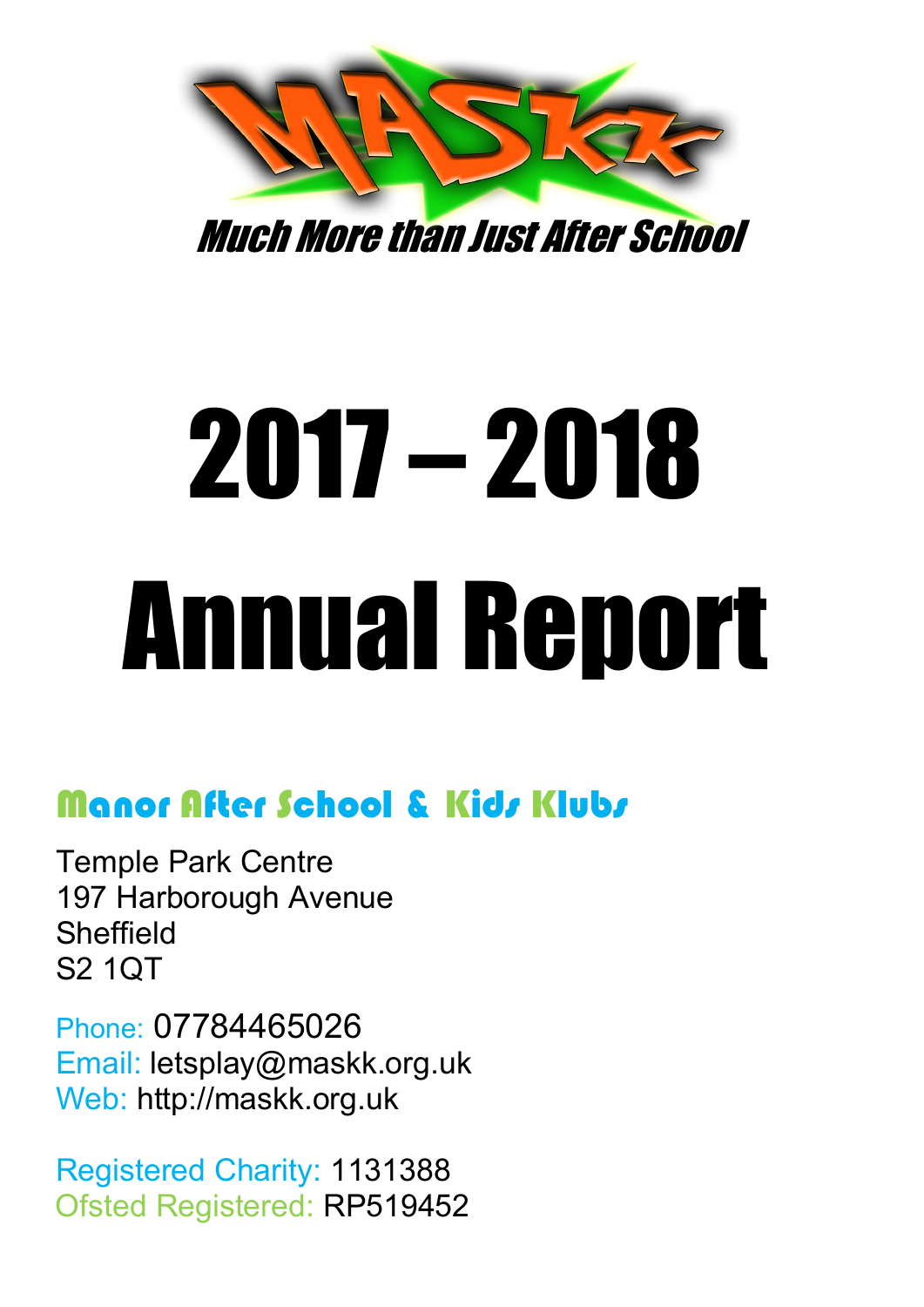## **Who are MASKK:**

MASKK is a growing charity that provides activities and services for children and families. In 2017-18 MASKK had 18 members of staff and 9 volunteers. Out of the 27 people working/volunteering at MASKK, 21 live in the S2 area and we aim to increase local employment opportunities.

The Trustees who oversee the governance and quality are a group of 3 people, all of whom work locally and bring different skills and experiences. New people are welcome to join the Trustees at the AGM or throughout the year by contacting MASKK.

MASKK is managed day to day by a Manager, Craig, and each project is then led by a Lead Playworker. The Manager and Lead Playworkers work together to plan and prepare sessions as well as monitoring quality and supporting the staff and volunteers.

We also have a number of parents who attend the Let's Play sessions regularly and help and support our staff and volunteers with tasks such as with tidying, cleaning, preparing snacks etc. We welcome this and hope to encourage more to attend.

#### **Mission Statement:**

"To work towards the enhancement of the lives of the local children living in the Manor area aged 5 and over regardless of wealth, religion, gender, race, background or ability."

#### **Aims:**

a) To provide the necessary facilities for the daily care, recreation and education of children during out of school hours and school holidays.

b) To advance the education and training of the persons in the provision of such care, education and recreational facilities.

c) To advance education of the public (in particular local families) in the field of parenting and to provide or assist in providing facilities for recreation or other leisure time occupation for the public with the object of improving their conditions of life and with a view to promoting good parenting.

## **Objectives:**

- To be Child centred: All decisions will be made with children in mind and a focus on play and providing enjoyable activities.
- To be Child Led: Children will be empowered to make decisions for themselves when ever possible, including snack options, what resources and games we buy and what new activities we decide to start.
- To Create a Safe and Secure Environment: All staff will be encouraged to attend any relevant safeguarding children and health and safety courses. MASKK will provide activities that help children to develop a sense of risk management as well as teaching them what they can do to protect themselves.
- To Promote Health and Wellbeing: To encourage children and parents to choose a healthy lifestyle by providing healthy snacks and physical activities that demonstrate how exercise can be fun.
- To Include Parents: To encourage them to take part in the running of club by inviting them to join the management committee and advertising volunteering opportunities.
- To be Inclusive: To provide staff with relevant training to accept children with extra requirements to give the child an opportunity to play with other children and provide respite time for the parents. To provide activities that teaches children about diversity and respect for different cultures and beliefs.
- To be an Example to Others: To meet national standards and be the best we can be by working towards best practice guidelines. To be constantly encouraging staff and volunteers to develop through training and experience. To offer support and guidance to other clubs.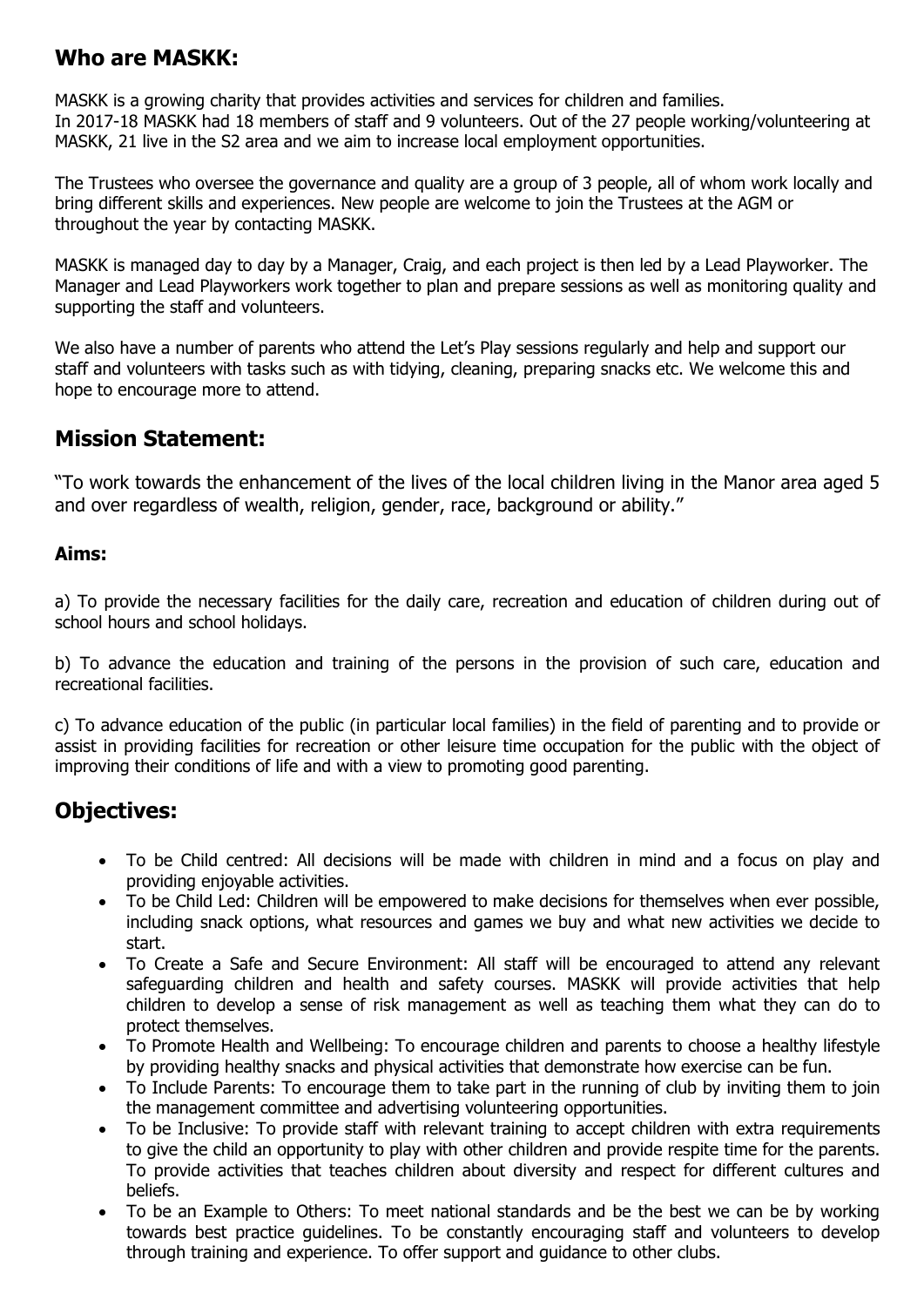- To be Independent: To be a business in its own right, self reliant and constantly growing and developing.
- To be a Community Partner: To work with other organisations in the area to promote community development and improvement. To offer support to schools for example by providing an activity at a school gala.
- To develop new activities that continue to progress our aims.

# **Introduction and Background to the Projects:**

#### INCLUSIVE PLAYCARE

Manor After School and Kids Klubs opened originally as an After School Club only in September 1999 and since then has continued to grow and develop.

Now MASKK provide after school and holiday childcare that is play based and inclusive for children with a range of special educational needs and disabilities.

MASKK provides after school care until 6:30pm for children from Pipworth Junior School, St Theresa's RC School, Woodthorpe Primary School, and Prince Edwards School. We collect children at the end of the school day and start with a healthy walk to MASKK where we provide snack and a range of activities. During the year we also welcomed children from Mosbrook Special School and Acers Hill.

MASKK opens all school holidays except Christmas and bank holidays, after feedback from parents we now from 8:00am until 6:30pm. We offer a range of activities including making use of local parks and green spaces. During the holidays we welcome a number of children with disabilities through SNIPS referrals and through self-funded places. 20% of our holiday places are taken up by children with SEN or disabilities.

In this year MASKK saw our occupancy and demand grow, providing childcare after school for 82 children, and 86 children during the holidays. We implemented changes to our staffing structure with the aim of creating more places and developing quality further. This new staff structure includes Tracey Smith and Kirsty Ward as Play Leaders, supporting the running of the after school and holiday club.

## LETS PLAY

MASKK believe all children should have access to opportunities to play and belong to a group that supports and encourages them.

MASKK provide a variety of activities to enable this, bringing children together with their friends and peers in a safe and nurturing environment. Working across the area in only 3 venues and locations this year we are able to bring activities close to the homes of many children and in the year we engaged with over 350 children. In summer 2017, MASKK to work with Green Estate to create a weekly Family Picnic in Manor Fields park during school holidays. These picnics used food kindly donated by Tesco to engage local families and provide a free lunch and activities, asking only for small donations in return.

However, we faced challenges with no on-going funding received and an increase in anti-social behaviour from older youths and so we sadly had to end activities in Angleton Meeting Rooms in October 2016.

The funding for our Family Café came to an end in October 2016, but this well used session/project thankfully continued due to the commitment of local volunteers who continued to run the club and the free use of William Temple thanks to Manor Church and Community Project. Due to the success of the Family Café in the Manor area MASKK were approached in July 2016 to begin a feasibility study in Lowedges to look at the possibility of duplicating the project in an area with little activities for children and families. The outcome was building a partnership approach with LBJ Forum, St Peter's Church and Food Cycle to create a plan and prepare for launch of a new weekly activity. The People's Health Trust, who funded the creation and running of the Family Café in the Manor for two years, thankfully gave MASKK a grant in February 2017 to fund two years to kick start a new Family Play & Tea in the Lowedges Community Centre.

Part of MASKK's Lets Play vision is to enable and encourage children and families to play even when funding and resources are not available to run specific sessions or groups. With this in mind, MASKK aim to promote local play resources such as parks and green spaces and in doing so identified a gap in the Lower Manor. Vikinglea Field, which MASKK has used, along with the community, had been damaged during the building of